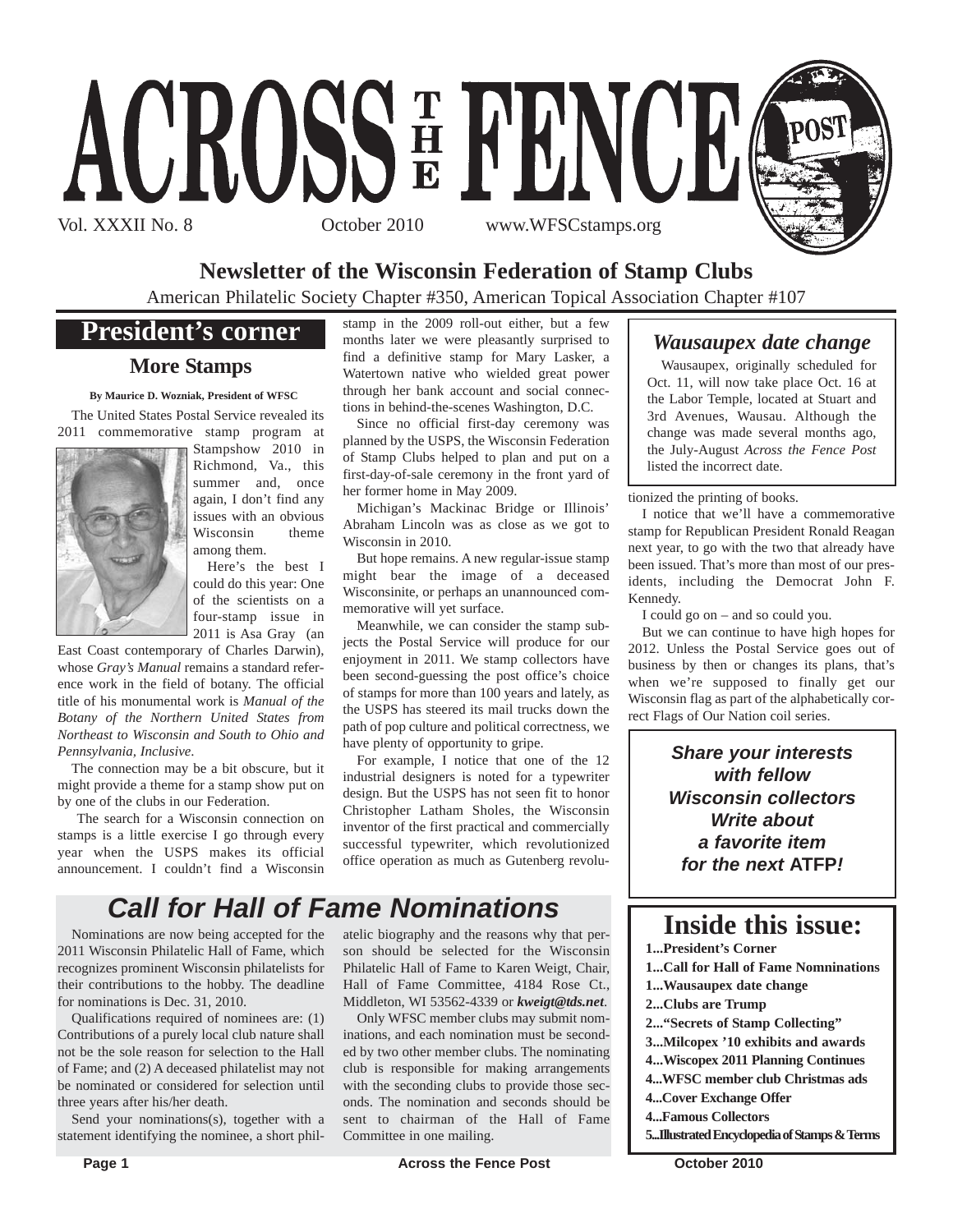#### **Clubs are Trump**

**By Maurice D. Wozniak, President of WFSC**

Some stamp club newsletters include a complete listing of programs for the entire year – not every month, but once at the beginning of the year.

Such a list serves more than one purpose. It's a graphic indication that club officers are looking ahead and trying to provide interesting content at meetings for members. It also serves to remind program presenters and other members of what's expected at each meeting. Members can add the program to their "to do" calendar lists ahead of time. And it allows officers an easy reference when trying to add items to the program or rearrange them if a conflict appears down the road.

Writing down all the programs really isn't all

*Across the Fence Post* **Ad Rates (revised 1/06)**

| <b>Type Size</b>                                    | Commercial | Club    |
|-----------------------------------------------------|------------|---------|
|                                                     | Rate       | Rate    |
| A Full page $(7\frac{1}{4}x)(9\frac{1}{2}x)$        | \$42.00    | \$33.75 |
| B Half page $(7\frac{1}{4} \times 4\frac{3}{4})$    | \$26.25    | \$21.00 |
| C Large $\frac{1}{4}$ page $(4 \frac{3}{4} x)$ (5") | \$20.50    | \$16.50 |
| D Medium $\frac{1}{4}$ page                         | \$14.75    | \$11.75 |
| $(4\frac{3}{4}$ " x 3 $\frac{3}{4}$ ")              |            |         |
| E $1/8$ page $(2\frac{1}{4}$ " x $3\frac{3}{4}$ ")  | \$7.50     | \$6.00  |
| F Econo Ad $(2\frac{1}{4}$ " x $2\frac{3}{4}$ ")    | \$3.75     | \$3.00  |
| G Reduced Business Card                             | \$2.75     | \$2.25  |
| $(2\frac{1}{4}$ " x $1\frac{1}{4}$ ")               |            |         |
| H Back page $(7\frac{1}{4}$ " x 9 $\frac{1}{2}$ ")  | \$57.75    | N/A     |
|                                                     |            |         |
| Please make checks payable to :W.F.S.C.             |            |         |

that difficult; it just requires a long-term view and some creativity in tapping the interests and expertise of the members. Liberal use of "Members' Auction" or "Slide Show" or "Show-and-Tell" or some such recurring event helps to reinforce the feature in members' minds.

Part of one or two meetings toward the end of the year might be a brainstorming session at which members can suggest topics they are interesting in hearing – or giving. That makes the program a team effort, taking the entire load off the officers' shoulders and making it more likely that members' interests are addressed.

#### **\* \* \* Program ideas**

Confession is good for the soul: The **Waukesha County Philatelic Society** had a member-participation program on "Lessons Learned the Hard Way" – startling mistakes discovered after you made them. (It's something we all can identify with.) The club also had an "Ask the Experts" program in which members came armed with questions and the hope that "we can all learn from each other."

A postal inspector, one of 10 in Milwaukee, talked about her job at a meeting of the **Milwaukee Philatelic Society**.

A club member told the story of "American Jewish History Through Postage Stamps" at a meeting of the **American Topical Association Chapter 5**, Waukesha. At another meeting, Roland Essig, whose exhibit, *A Philatelic Study of S&H Green Stamps*, won a vermeil award at the Plymouth (Mich.) Show, talked about it.

#### **What others are doing**

**Correction:** Greg Bokelman was voted onto the board of directors of the Milwaukee Philatelic Society in a special election, not as its treasurer, as stated in this column last month.

Jim Stearns, bulletin editor for the **Northwoods Philatelic Society**, Iron Mountain, Mich., included in the newsletter questions members had asked at a meeting – an unanswered one on whether maxi cards are listed in the Scott catalog and a revelation that some countries issue coil stamps with perforations all around.

#### **\*\*\***

*Information for "Clubs Are Trump" is gathered from club newsletters. Please send newsletters to Maurice D. Wozniak, 1010 Berlin St., Waupaca WI 54981.*

#### *Calling all stamp collectors:*

"The Secrets of Stamp Collecting" to take place Oct. 13, 2010.

In celebration of National Stamp Collecting Month, ATA Chapter No. 5 will host an open house at 6:30 p.m.

Learn the basics of stamp collecting, select free stamps for your collection, find the specially marked stamps within the mixture and receive a cash prize. All this will be followed by refreshments.

The group meets in Community Room G110 of Mayfair Mall, 2500 North Mayfair Road, Wauwatosa. The public is invited to attend.

# **Wisconsin Federation of Stamp Clubs officers** *Across the Fence Post* is the official publication of stamp Clubs, Inc., a

#### PRESIDENT Maurice D. Wozniak

1010 Berlin St. Waupaca WI 54981 715-258-2025 mwoz@live.com

#### VICE PRESIDENT Jim Stollenwerk

1020 Hazelwood Court West Bend WI 53095 Home: 262-306-0829 Cell: 262-305-1483 jsastollen@charter.net

#### **SECRETARY**

Judy Essig jdyessig@hnet.net

#### TREASURER

Allen E. Vick 2090 River Estate Lane Stoughton WI 53589 Norskelodge@aol.com

#### VP YOUTH DIVISION MaryAnn Bowman

P.O. Box 1451 Waukesha WI 53187

#### NE REGION VP Al Marcus

maram@tds.net Green Bay Phil. Soc. Northwoods Phil. Soc. (Iron Mountain) Outagamie Phil. Soc. Wisc. Postal Hist. Soc.

#### EAST CENT. REGION VP Vern Witt

Fond du Lac Stamp Club Kettle Moraine Coin & Stamp Club Manitowoc Phil. Soc. Oshkosh Phil. Soc. Sheboygan Stamp Club

#### SW REGION VP Valerie Cook

Badger Stamp Club Baraboo Stamp Club Janesville Stamp Club Monroe Stamp & Postcard Club

#### SOUTH CENTRAL REGION VP Art Gaffney

stehlee@aol.com Waukesha County Phil. Soc.

#### SE REGION VP Art Schmitz

pescador@milwpc.com Am. Top. Assn. (Chap. 5) North Shore Phil. Soc. (Milw.) Northwestern Mutual Stamp Club Polish American Stamp Club Wauwatosa Phil. Soc. American Air Mail Soc. (Billy

Mitchell Chapter)

Germany Phil. Soc. (Chap. 18) Italian American Stamp Club Milwaukee Phil. Soc.

#### CENTRAL REGION VP Mike Lenard

mjlenard@aol.com Central Wisc. Stamp Club Chippewa Valley Stamp Club Northwoods Stamp & Coin Club (Rhinelander)

Wisconsin Valley Phil. Soc.

the Wisconsin Federation of Stamp Clubs, Inc., a 501c3 non-profit organization. WFSC also is a life member of the APS (since 1953). For more information about WFSC, please contact the Central Office.

AFTP is published monthly September through April, and every other month May through August (10 issues per year). News of Wisconsin collectors, club news and gratis original philatelic features are welcomed. The editor accepts submissions in any format, but prefers email if possible. Editor reserves the right to make editorial changes to submitted copy.

Material appearing in AFTP not carrying an individual copyright notice may be reproduced only by not-for-profit organizations, provided the author(s) and AFTP receive credit or attribution. All materials carrying an individual copyright notice are the sole property of the author(s).

Unless explicitly stated by an officer in conjunction with official WFSC business, opinions expressed by the editor or individual authors are not necessarily endorsed by the WFSC.

Submission deadlines for editorial and avertising materials are for the 1st of the month preceding month of publication (i.e. Jan. 1 for Feb. issue).

All show calendar information, along with all other editorial matter and listings, should be sent to: Wayne L. Youngblood, Editor ATFP, P.O. Box 111, Scandinavia WI 54977-0111. (youngblood@tds.net) phone: 715-467-4416.

Advertising material and payment should be sent to Dave Carney, Advertising Manager, AFTP, P.O. Box 55, Kimberly, WI 54136-0055. (dcarneyl@new.rr.com) phone: 920-687-9077. For a complete list of advertising rates and policies (display, classified and listings), request a copy from the advertising manager.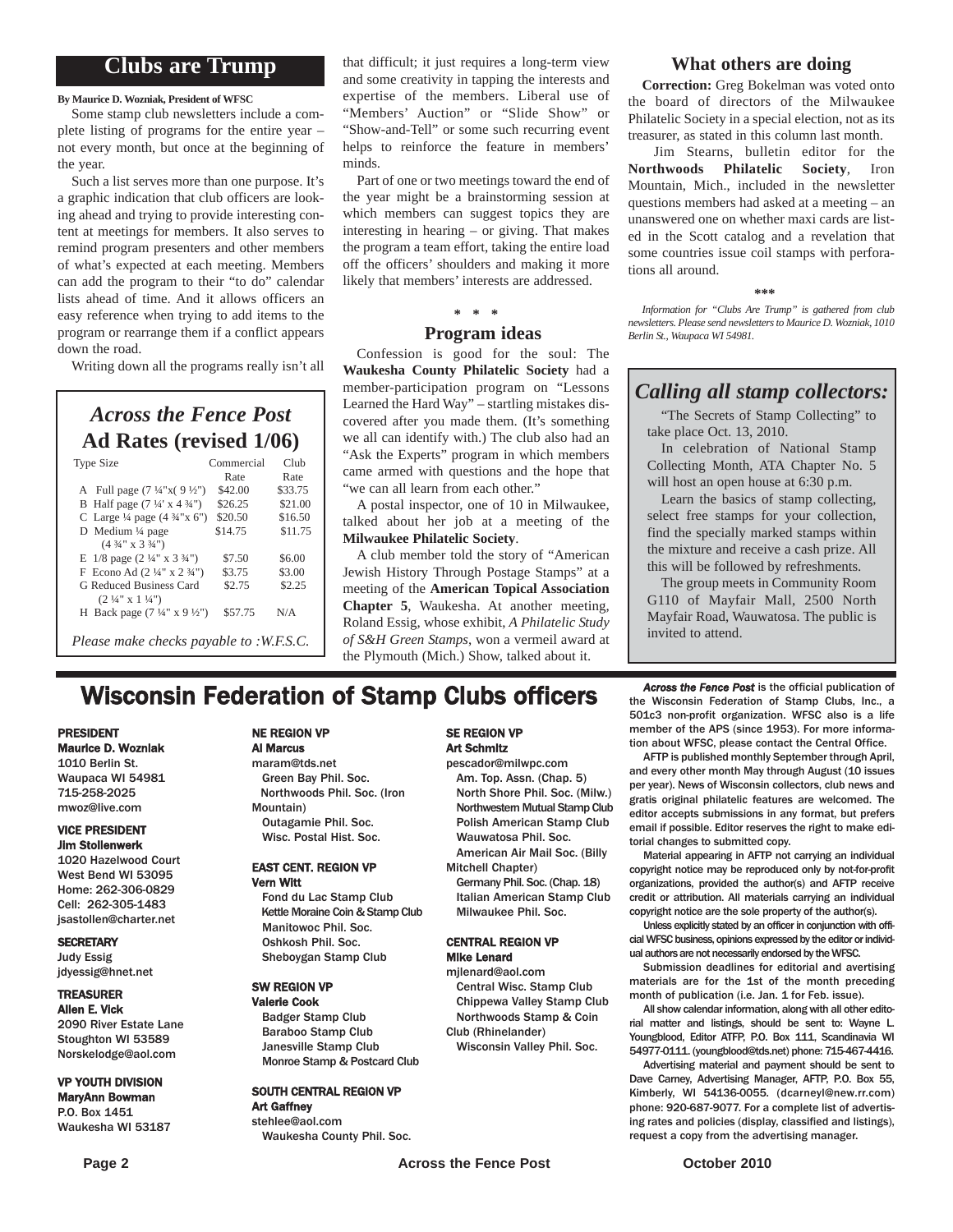# **Milcopex '10 exhibits and awards announced**

## **Milcopex Grand Award**

*Mr. Smith Goes to Washington!* — **Irv Heimburger Also:** Gold, USSS Statue of Freedom Award, William J. Ulhein Award for Best Americana

### **Milcopex Reserve Grand Award**

*The 6-Cent Lincoln Large Bank Note Issues* — **Eliot A. Landau Also:** Gold

## **Milcopex Best Single-Frame Exhibit**

*The Winnebago Portage* — **Neal West Also: Vermeil**

# **Open Competition**

**Gold**

*Lundy Island Local Issues —* **Richard F. Drews** *Mr. Smith Goes to Washington! —* **Irv Heimburger** *The 6-Cent Lincoln Large Bank Note Issues —* **Eliot A. Landau** *U.S. Prexies – A Rate Study —* **Robert Schlesinger** *The Evolution of "Via Siberia" Mail . . . 1899-1945 —* **Jerry H. Miller Also:** Research Medal *Rates During the Post-War Chinese National Currency Era —* **H. James Maxwell Also:** APS 1940-1980 Medal of Excellence *From Hill to Bickerdike" The Victorian-Era Experimental Machine Postmarks of England 1857-1901 —* **Jerry H. Miller Also:** APS Pre-1900 Medal of Excellence *British Morocco Agencies 1907-1957 —* **Larry Gardner Also:** APS 1900-1940 Medal of Excellence, Postal History Society Medal, Collector's Club of Chicago Exhibitor's Award *Great Lakes Passenger Steamers of Old —* **Roland Essig Also:** American Philatelic Congress Award



*Grand Award winner Irv Heimburger (right) accepts the award from Jury Chair Steve Schumann.*

#### **Vermeil**

*Life in Milwaukee - 1880-1914 - At Work, Home and Play —* **Jim Meverden Also:** AAPE Award of Honor *RFD Postmarks of Wisconsin —* **Neal West** *Military & Administrative Mail of the Western Allies —* **Alfred F. Kugel**

#### **Silver**

*Shakespeare - The World is His Stage —* **Alexis Kneeland Also:** AAPE Creativity Award, Women Exhibitors Sterling Achievement Award *Carroll County, Iowa Postal History: The First 100 Years —* **Robert Henak** *Happy Holidays: A Deltiologic Journey Through the Latvian Calendar —* **Larry R. Huebner**



*Ken Grant presents Donna Fagan (above) and Rob Henak (right) with the Nicholas Carter Volunteer Recognition Award for local promotion and service during the Milcopex Awards Banquet. The two Wisconsinites were among several awarded nationwide.*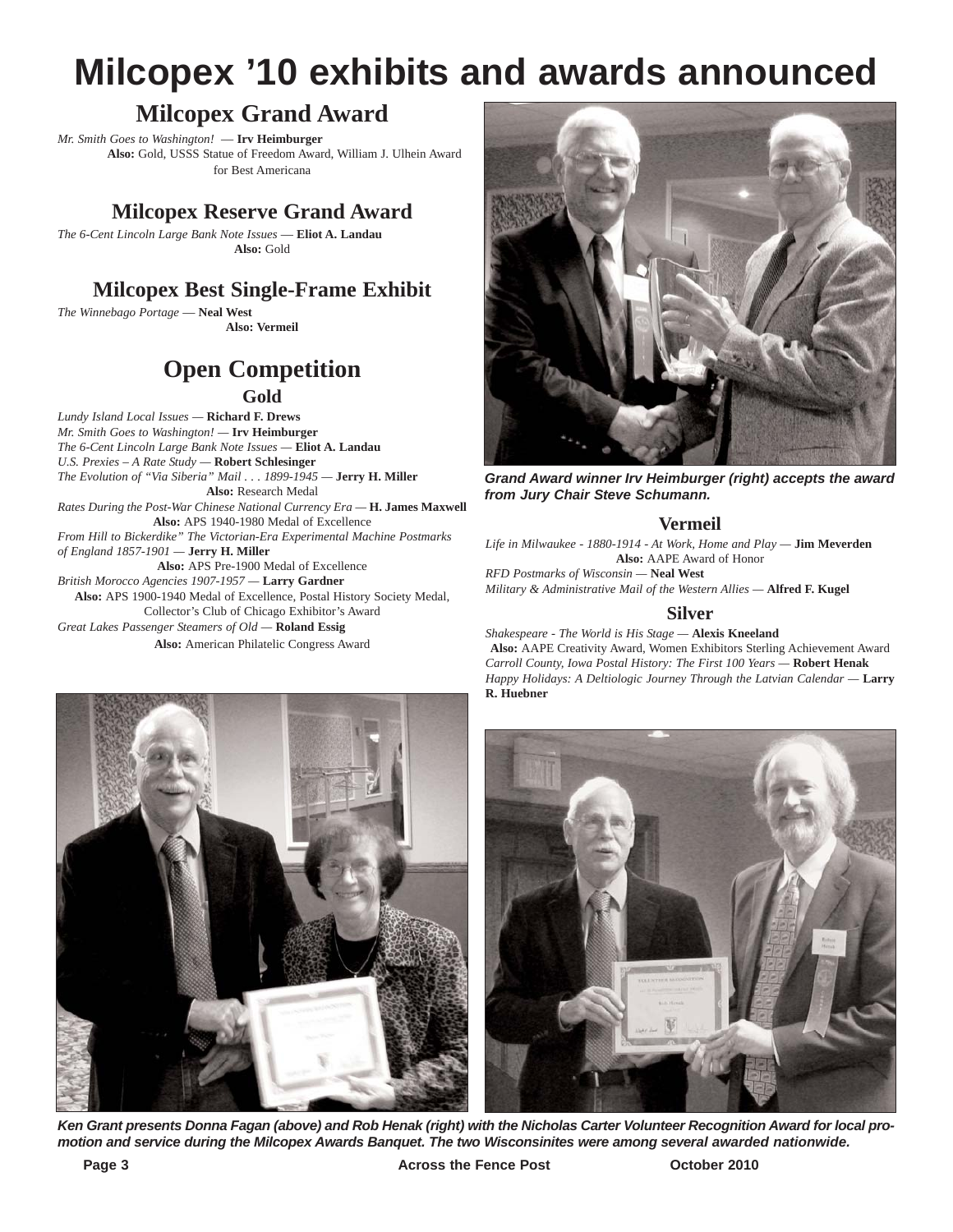#### **Silver-Bronze**

*Lundy —* **Austin H. Dulin** *Reward Cards —* **Dennis Hassler** *How Jules Verne "predicted" the Flight of* Apollo 13 *—* **Jack H. Green**

#### **Bronze**

*Benjamin Franklin: The Only President of the U.S. who was Never President of the U.S. —* **Carol Schutta** 

#### **Single-Frame Awards Vermeil**

*The Winnebago Portage —* **Neal West** *The 1937 Christmas Seal —* **Milt Wirth Also:** AAPE Award of Honor *A Philatelic Study of S&H Green Stamps —* **Roland Essig** *State Taxation of Harvested Marijuana —* **Robert Henak Also:** APS Post-1980 Medal of Excellence

#### **Silver**

*Kaethe Kollwitz, Socialist Artist as Validated by German Stamps —* **Louise White**

#### **Silver Bronze**

*Parcel Post Stamps on Wisconsin First Class Mail —* **Neal West**

#### **Non Competitive Exhibits**

*The American Flag: A Tribute to its History and Use on Philatelic Material —* **Dawn Lauber**

#### **Youth Awards**

#### **Gold**

*Security Features of United States Postage Stamps: 1974-2009 —* **James Chenevert Also:** Best Innovation Exhibit

*Building a Nation . . . one state at a time —* **Adam S. Mangold Also:** ATA Best Topical Exhibit

#### **Silver Bronze**

*The Olympics: Let the Games Begin —* **Sherri Biendarra**

# **WFSC member club Christmas ads**

A long-standing tradition of member clubs of the Wisconsin Federation of Stamp Clubs has been to run special holiday ads. We will continue this tradition in the December issue, with two options for clubs.

Individual ads may be purchased at normal *ATFP* rates and designed either by the club or the editor and placed in desired locations in the issue.

The second option is to be part of a larger ad with a \$10 sponsorship. Either way, all copy needs to be received by the editor prior to Nov. 17.

Information should be sent to: ATFP Christmas Ad, Editor Wayne Youngblood, P.O. Box 111, Scandinavia WI 54977-0111, or emailed to *youngblood@tds.net*.

# *Cover Exchange Offer*

The Wisconsin Federation of Stamp Clubs will once again sponsor a nationwide cover exchange program. Any stamp club, philatelic organization or individual may participate.

The program is being conducted in conjunction with National Stamp Collecting Month in October. The exchange offer will expire Oct. 31, with returns being made to participants by mid-November.

Participants must submit 10 allalike covers, as well as a large business-sized envelope addressed and franked with 61c return postage. (Larger envelopes may require additional postage and must be paid by the submitter.) In exchange, eight different covers will be sent back. The extra covers will be used with the Federation's youth program.

Only unaddressed cacheted covers on No. 6 envelopes bearing either pictorial or first-day cancels from the United States will be accepted. A limit of 20 covers can be submitted. Clubs with leftover show, commemorative and firstday covers can reduce their inventory by exchanging them for different covers that can be used as club auction items, door prizes or gifts.

The cover exchange program coordinator reserves the right to return covers considered unsatisfactory for exchange.

To submit covers, write to the Wisconsin Federation of Stamp Clubs, P.O. Box 1451, Waukesha, WI 53187.

# *Wiscopex 2011 Planning Continues*

Wiscopex 2011, convention of the Wisconsin Federation of Stamp Clubs, will be held Saturday and Sunday, April 2-3 at the Stevens Point Holiday Inn, 1001 Amber Ave.

The show is being organized and hosted by the Central Wisconsin Stamp Club of Stevens Point and Wisconsin Rapids. The club will be celebrating its 40th anniversary next year – a theme of the show.

Serving as show chairman for Wiscopex 2011 is CWSC founding member Laurence Glenzer. Glenzer's email address is: *mcdillauto@att.net* (it was incorrectly listed in the blue bourse sheet included with last issue). J.D. Manville of Jadeco Stamps is serving as bourse chairman. Manville may be reached at: P.O. Box 845, Stevens Point WI 54481 (715) 498-1111, or by email: *jadeco@charter.net*. Table reservations are already being taken.

The WFSC annual meeting will be an

important part of the show, and each club in the state should appoint a delegate who will vote on matters that come up during the meeting. It is not too early to select your club's delegate!

The announcement of the 2011 WFSC Philatelic Hall of Fame inductee will also be made at the show. Please see the related announcement on Page 1.

Wiscopex is your stamp show! The Stevens Point Holiday Inn and Convention Center is new, clean and easily accessible to all parts of the state. You won't want to miss this major philatelic event. Plan now to attend!

Details for attending, exhibiting and other Wiscopex 2011 activities will continue to be presented in *Across the Fence Post* as they are finalized.

The Central Stamp Club will be hosting Cenwispex 2010, Nov. 6, at the Plover Village Hall, 2400 Post Rd. Show hours will be 10 a.m. to 4 p.m.

# *Famous Collectors*

From time to time we all wonder about famous collectors; that is, collectors who are famous either because of their collections or because of their links to Pop Culture or world politics.

Most of us know the standard litany of older collectors that includes King Farouk of Egypt, King George V of England, President Franklin D. Roosevelt, Prince Ranier III of Monaco, actor Bela Lugosi and others. Similarly, we know of the legendary names Col. Edward Green, John Robey, Philip Ward Jr., Stanley Gibbons, J. Walter Scott and others who helped shape the hobby during earlier times.

In recent years we've become aware that late musicians John Lennon and Freddie Mercury both collected stamps.

There are also more recent names of which we're not necessarily aware. On the world and political stage this listing includes President Nicolas Sarkozy, Chief Justice William Rehnquist and Bush advisor Karl Rove, to name a few.

But did you know that chess master Anatoly Karpov collects several topicals (chess among them), or that Rolling Stones lead guitarist Ronnie Wood collects rare stamps? For that matter, tennis star Maria Sharapova has collected stamps since she was a young girl and uses matches in different countries to gather new stamps for her collection. A major list could be compiled with a bit of research.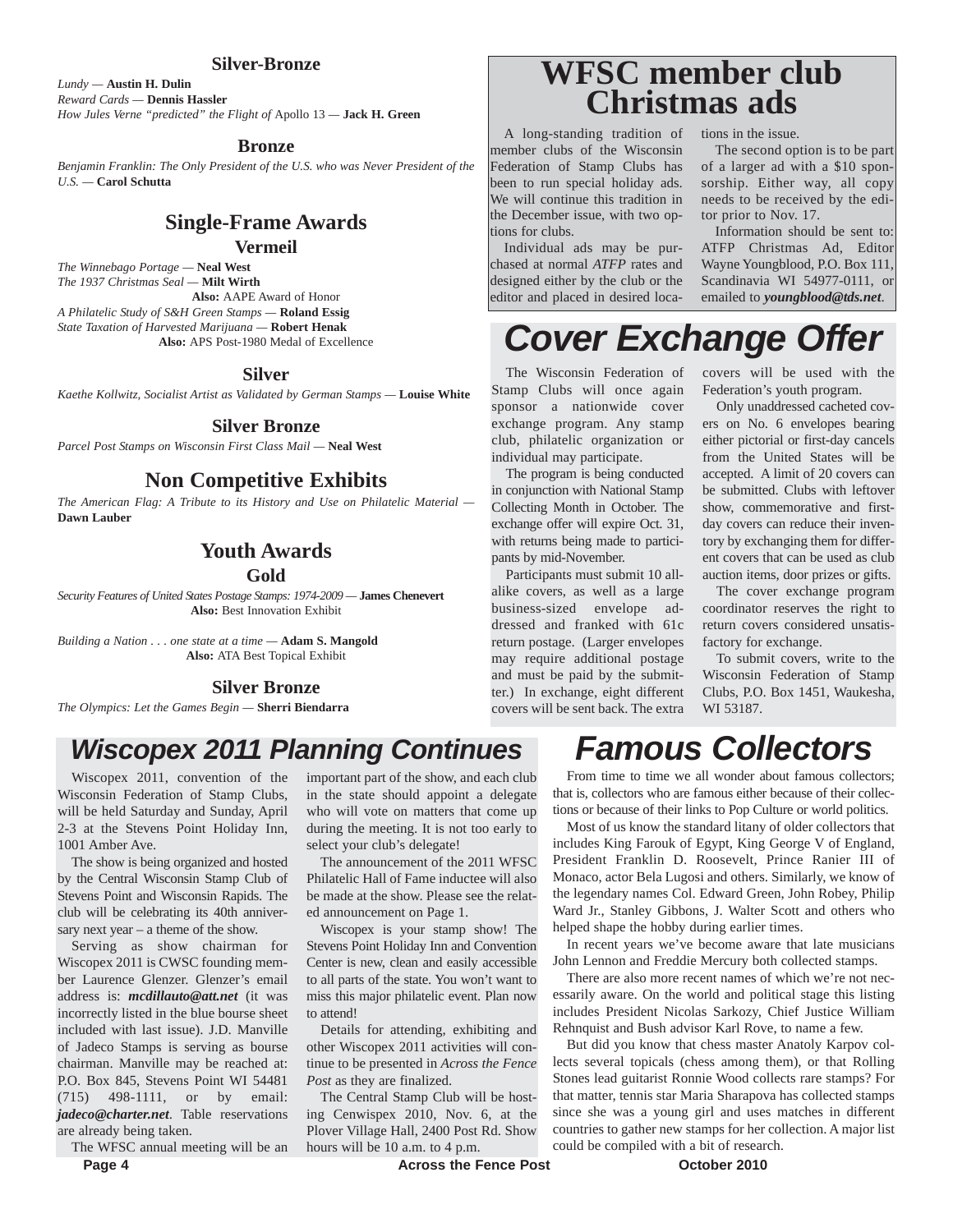# **Illustrated Encyclopedia of Stamps & Terms©**

or rare types. **Cut cancels** are one of several types of stampdisfiguring cancellations. Cuts (either colorless or fully inked) are applied to the stamps to prevent

#### *Wayne L. Youngblood*

**Adhesive.** In philatelic circles, this term describes any stamp-like item that is affixed to a letter or document to represent payment of postage or duties. Therefore, stamps included in the term "adhesive" can range from the Penny Black to city or local revenue stamps and all categories in between. Postal stationery, such as stamped envelopes, postal cards and revenue stamped paper are not considered adhesives because the stamps are printed on the envelope or card, rather than affixed. Adhesive also, of course, refers to any substance that allows one to affix a stamp. These adhesives can include everything from dextrine gum to

polyvinyl alcohol (PVA) and other forms of water-activated adhesives and also includes all forms of pressure-sensitive adhesives.

**Advertising cover.** An advertising cover is an envelope prepared by a commercial source, such as a retail business or manufacturer, which



*Cut Cancels.*

illegal reuse. In most cases, stamps with cut cancels are worth considerably less than those with standard ink cancellations. Cut cancellations are found frequently on various types of revenue stamps.

**Dead country.** A dead country is a postal administration that no longer releases postage



*An ornate advertising cover.*

includes advertising copy or illustrations promoting a product, business or service. Advertising covers can be either very plain or extremely ornate. The most desirable advertising covers are those that are elaborately illustrated (especially those in color), and those that represent some specific industries, such as gunmaking, sports or various household products that have captured the fancy of collectors or those that have strong topical appeal.

**Color Guide.** A printed set of color swatches used by collectors to match stamp colors used to print stamps. Such guides are usually printed on coated paper, with currently available inks. A collector then matches the stamp against the swatches to identify shades. Over the years guides have ranged from simple color swatches printed on paper to paint chips on card to even cinderella-type labels that mimic stamps. Unfortunately, since color is perceptual – and since different inks age differently – there has never been a truly accurate color guide, nor is

known or recognized countries, such as Yugoslavia.

restructuring of

**Expertize.** This is a process whereby collec-

tors submit their stamps, covers or other philatelic items to recognized experts in the field for their opinions regarding genuiness, condition or – more recently – grade. Most bodies that offer expertizing also issue certificates with their opinions. Although most dealers and auction houses accept the opinions of most of these experts, it must

always be remembered they are only opinions, not a guarantee. Expertizing may be done either by a recognized individual or by a committee of experts. Most services charge fees for expertizing. It is felt by many that most items with cer-

there likely to be one. Color guides can help collectors identify basic shades, but are nearly useless for identifying scarce tificates that are more than 25 years old should be resubmitted for expertization. New information or better techniques can render earlier opinions void.

**Express Mail.** A premium-priced overnight delivery mail service introduced by the USPS to compete with private express delivery firms in 1983, with stamps to prepay the cost in denominations ranging from \$8.75 to \$18.30. Because these stamps have no special inscriptions limiting their use to this service (and are valid for payment of



*Herringbone Cancel.*

any other postal service as well), they are technically regarded as U.S. definitives. Non-damaged, used Express Mail stamps are among the most valuable modern-day regular issues.

**Herringbone cancel.** A herringbone cancellation – named for the appearance, which is similar to the bone structure of the fish, is a type of cancellation that is almost always found as a cut cancel. The combination of the inked cancellation and the pattern of cuts was very effective in preventing both the removal and illegal reuse of stamps (mostly revenues).

**SL.** Abbreviation for straight line, referring, for example, to a town marking consisting of a straight line.

**Slogan cancel.** Slogan cancels in the United States are generally regarded as metal die hub cancels that bear some form of informational, advertising, promotional or propaganda message. Some include pictorial elements, but many are text-only. Slogan cancels are also found on the covers of many other countries and can be found as both machine and handstamped markings. Slogan cancels tend to be of greater interest than simple cancels because of



*An example of a world War I slogan cancel.*

either their historical nature or topical interest. Because most slogan cancels are used for only a limited period of time, they can be helpful in expertizing some scarce stamp varieties.

*© 2010, Youngblood Ink*